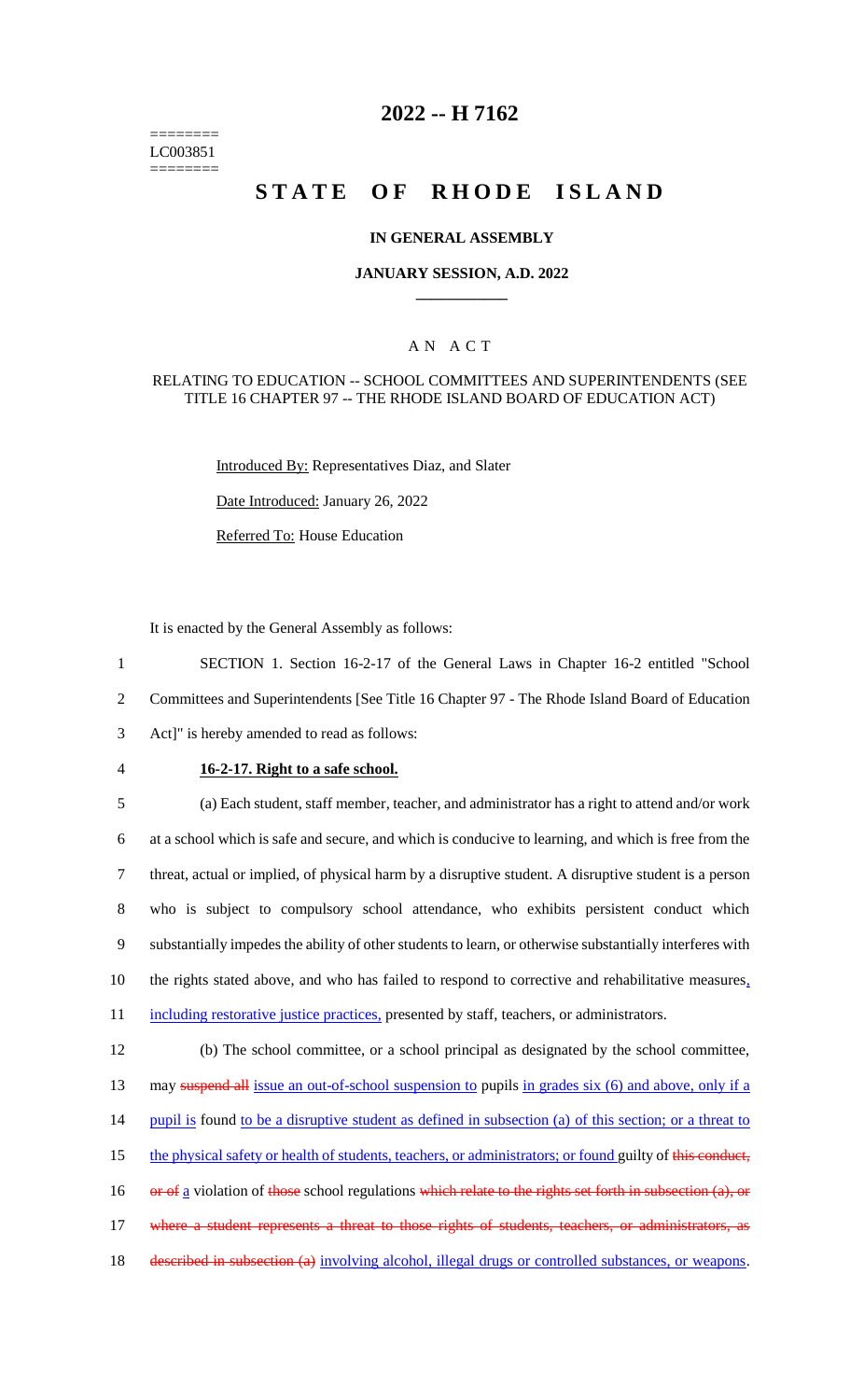1 Nothing in this section shall relieve the school committee or school principals from following all 2 procedures required by state and federal law regarding discipline of students with disabilities.

 (c) The school committee, or a school principal as designated by the school committee, may issue an out-of-school suspension to a student enrolled in grades preschool through fifth grade, 5 only if the school administration, in consultation with a school psychologist or other mental health professional, determines that such student's behavior presents a threat to the physical safety or health of others, which cannot be reduced or eliminated through interventions and supports. In all such instances, a school shall use appropriate behavioral supports, including, but not limited to, restorative justice practices, to address a student's conduct.

10 (d) An out-of-school suspension for violating school regulations involving alcohol, illegal 11 drugs or controlled substances, or weapons, shall only be imposed on a case-by-case basis, in 12 accordance with § 16-21-21.1.

 $(e)(e)$  A student suspended under this section may appeal the action of the school committee, or a school principal as designee, to the commissioner of elementary and secondary education who, after notice to the parties interested of the time and place of hearing, shall examine and decide the appeal without cost to the parties involved. Any decision of the commissioner in these matters shall be subject to appeal by the student to the board of regents for elementary and secondary education and any decision of the board of regents may be appealed by the student to the family court for the county in which the school is located as provided in § 42-35-15.

 $20$  (d)(f) All school superintendents, or their designees, shall review annually, the discipline 21 data for their school district, collected in accordance with the specifications set forth in § 16-60- 22 4(21), to determine whether the discipline imposed has a disproportionate impact on students based 23 on race, ethnicity, or disability status and to appropriately respond to any such disparity. In addition 24 to the data submitted, if a disparity exists, the every school district shall, after consultation with 25 representatives of the faculty, submit a an annual report to the council on elementary and secondary 26 education describing the conduct of the student, the frequency of the conduct, prior disciplinary 27 actions for the conduct, any other relevant information and corrective actions to what action, if any, 28 has been taken to address the any such disparity, after consultation with representatives of the 29 faculty has been taken to address the disparity. If a review of the data determines that there are no 30 such disparities, the district shall submit an annual report to that effect. The reports shall be deemed 31 to be public records for purposes of title 38.

32 SECTION 2. This act shall take effect upon passage.

#### ======== LC003851